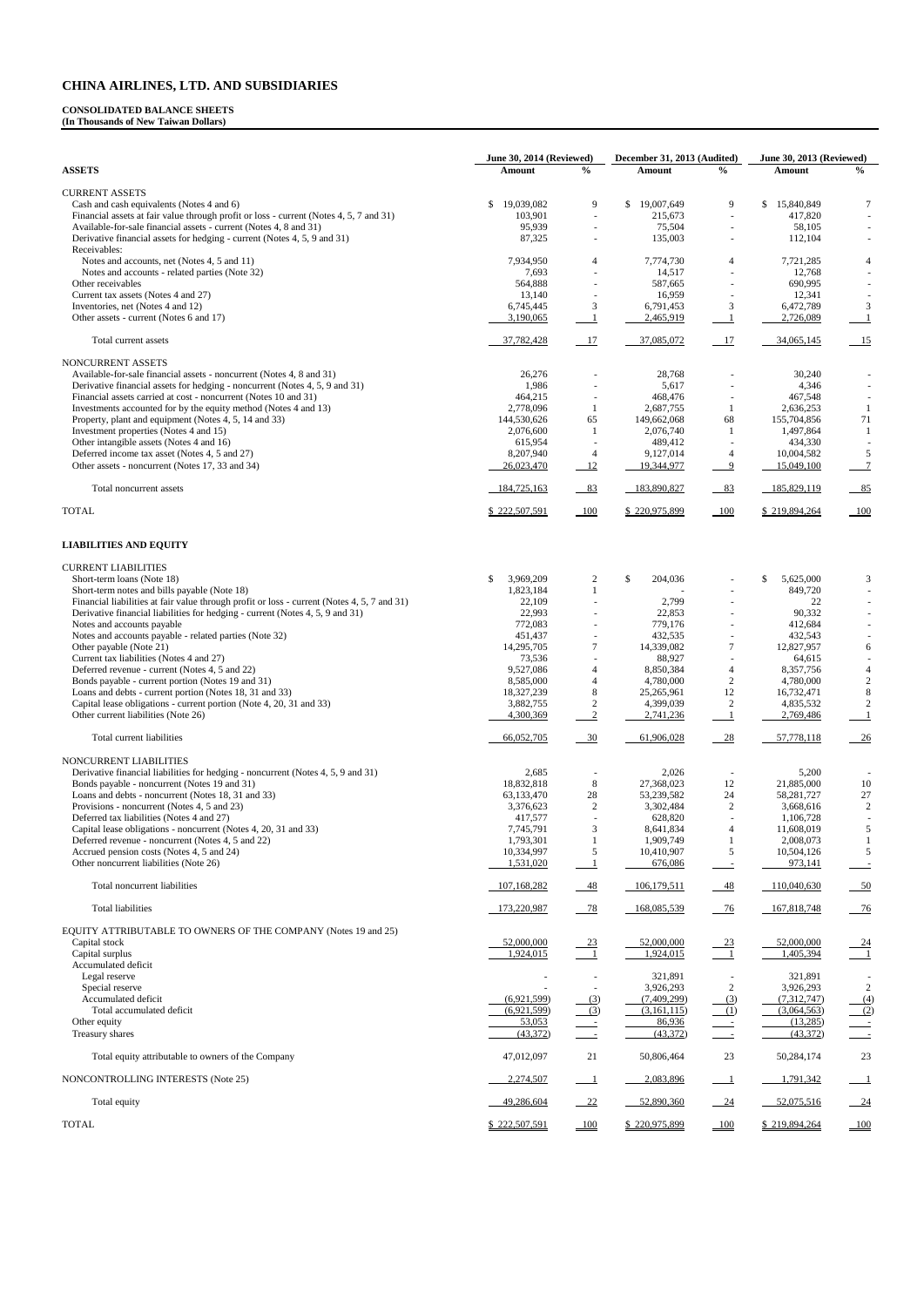**CONSOLIDATED STATEMENTS OF COMPREHENSIVE INCOME (In Thousands of New Taiwan Dollars, Except Loss Per Share) (Reviewed, Not Audited)** 

|                                                                                                          | For the Three Months Ended June 30 |                |              |                  | For the Six Months Ended June 30 |                |              |                 |  |  |
|----------------------------------------------------------------------------------------------------------|------------------------------------|----------------|--------------|------------------|----------------------------------|----------------|--------------|-----------------|--|--|
|                                                                                                          | 2014                               |                | 2013         |                  | 2014                             |                | 2013         |                 |  |  |
|                                                                                                          | Amount                             | $\frac{0}{0}$  | Amount       | $\frac{0}{0}$    | <b>Amount</b>                    | $\frac{0}{0}$  | Amount       | $\frac{0}{6}$   |  |  |
| REVENUES (Notes 4 and 32)                                                                                |                                    |                |              |                  |                                  |                |              |                 |  |  |
| Passenger                                                                                                | \$23,621,592                       | 64             | \$22,159,330 | 65               | \$46,710,613                     | 65             | \$44,258,225 | 66              |  |  |
| Cargo                                                                                                    | 10,935,359                         | 30             | 9,719,944    | 28               | 20,664,715                       | 28             | 18,551,849   | 27              |  |  |
| Others                                                                                                   | 2,390,786                          | 6              | 2,308,343    | $\boldsymbol{7}$ | 4,819,282                        | $\tau$         | 4,453,461    | $7\phantom{.0}$ |  |  |
| Total revenues                                                                                           | 36,947,737                         | 100            | 34,187,617   | 100              | 72,194,610                       | 100            | 67, 263, 535 | 100             |  |  |
| COSTS (Notes 9, 12, 26, 32 and                                                                           |                                    |                |              |                  |                                  |                |              |                 |  |  |
| 34)<br>Flight operations                                                                                 | 23,621,149                         | 64             | 21,241,133   | 62               | 46,590,396                       | 65             | 42,581,647   | 63              |  |  |
| Terminal and landing fees                                                                                | 5,094,837                          | 14             | 4,592,269    | 13               | 9,911,578                        | 14             | 9,078,052    | 14              |  |  |
|                                                                                                          |                                    |                |              |                  |                                  |                |              |                 |  |  |
| Passenger services                                                                                       | 2,357,492                          | 6              | 2,196,193    | 6                | 4,660,232                        | 6              | 4,354,687    | 6               |  |  |
| Aircraft maintenance                                                                                     | 1,775,365                          | 5              | 1,729,870    | 5                | 3,520,186                        | 5              | 3,369,206    | $\sqrt{5}$      |  |  |
| Others                                                                                                   | 1,459,997                          | 4              | 1,544,645    | 5                | 3,199,343                        | $\overline{4}$ | 3,053,397    | 5               |  |  |
| Total costs                                                                                              | 34,308,840                         | 93             | 31,304,110   | 91               | 67,881,735                       | 94             | 62,436,989   | 93              |  |  |
| <b>GROSS PROFIT</b>                                                                                      | 2,638,897                          | $\tau$         | 2,883,507    | 9                | 4,312,875                        | 6              | 4,826,546    | $\overline{7}$  |  |  |
| <b>OPERATING EXPENSES (Note</b><br>26)                                                                   |                                    |                |              |                  |                                  |                |              |                 |  |  |
| Marketing and selling                                                                                    | 1,902,147                          | 5              | 1,866,170    | 6                | 3,519,471                        | 5              | 3,590,711    | 5               |  |  |
| General and administrative                                                                               | 936,122                            | 3              | 836,525      | $\boldsymbol{2}$ | 1,865,815                        | $\mathfrak{2}$ | 1,714,237    | 3               |  |  |
| Total operating expenses                                                                                 | 2,838,269                          | 8              | 2,702,695    | 8                | 5,385,286                        | $\tau$         | 5,304,948    | 8               |  |  |
| OPERATING INCOME (LOSS)                                                                                  | (199, 372)                         | (1)            | 180,812      | - 1              | (1,072,411)                      | (1)            | (478, 402)   | (1)             |  |  |
| NONOPERATING INCOME<br>Other income (Notes 15 and<br>26)                                                 | 338,958                            | $\mathbf{1}$   | 204,432      | $\mathbf{1}$     | 630,487                          | $\mathbf{1}$   | 480,742      | $\mathbf{1}$    |  |  |
| Other gains and losses (Notes 9<br>and $26$ )                                                            | (128,021)                          |                | 16,347       |                  | (1,674,414)                      | (2)            | (194, 988)   |                 |  |  |
| Finance cost (Notes 9, 26 and<br>32)                                                                     | (511,709)                          | (1)            | (532, 322)   | (2)              | (1,018,658)                      | (2)            | (1,089,647)  | (2)             |  |  |
| Share of the profit of associates<br>and joint ventures (Note 13)                                        | 140,381                            |                | 110,050      |                  | 263,308                          |                | 211,272      | $\overline{a}$  |  |  |
|                                                                                                          |                                    |                |              |                  |                                  |                |              |                 |  |  |
| Total nonoperating<br>income                                                                             | (160, 391)                         |                | (201, 493)   | (1)              | (1,799,277)                      | (3)            | (592, 621)   | (1)             |  |  |
| PRETAX LOSS                                                                                              | (359,763)                          | (1)            | (20,681)     |                  | (2,871,688)                      | (4)            | (1,071,023)  | (2)             |  |  |
| <b>INCOME TAX EXPENSE (Notes</b>                                                                         |                                    |                |              |                  |                                  |                |              |                 |  |  |
| 4, 5 and 27)                                                                                             | 599,776                            | $\overline{2}$ | 50,732       |                  | 790,282                          | 1              | 100,646      |                 |  |  |
| <b>NET LOSS</b>                                                                                          | (959, 539)                         | (3)            | (71, 413)    |                  | (3,661,970)                      | (5)            | (1,171,669)  | (2)             |  |  |
| OTHER COMPREHENSIVE<br><b>INCOME</b> (LOSS)<br>Exchange differences on<br>translating foreign operations |                                    |                |              |                  |                                  |                |              |                 |  |  |
| (Notes 4 and 25)<br>Unrealized gain (loss) on<br>available-for-sale financial                            | (45,805)                           |                | 21,424       |                  | (10, 815)                        |                | 69,811       |                 |  |  |
| assets (Notes 4 and 25)<br>Cash flow hedges (Notes 4 and                                                 | 3,213                              |                | (6, 468)     |                  | 17,944                           |                | (11, 818)    |                 |  |  |
| 25)                                                                                                      | 40,045                             |                | (36,996)     |                  | (52, 253)                        |                | 1,715        | (Continued)     |  |  |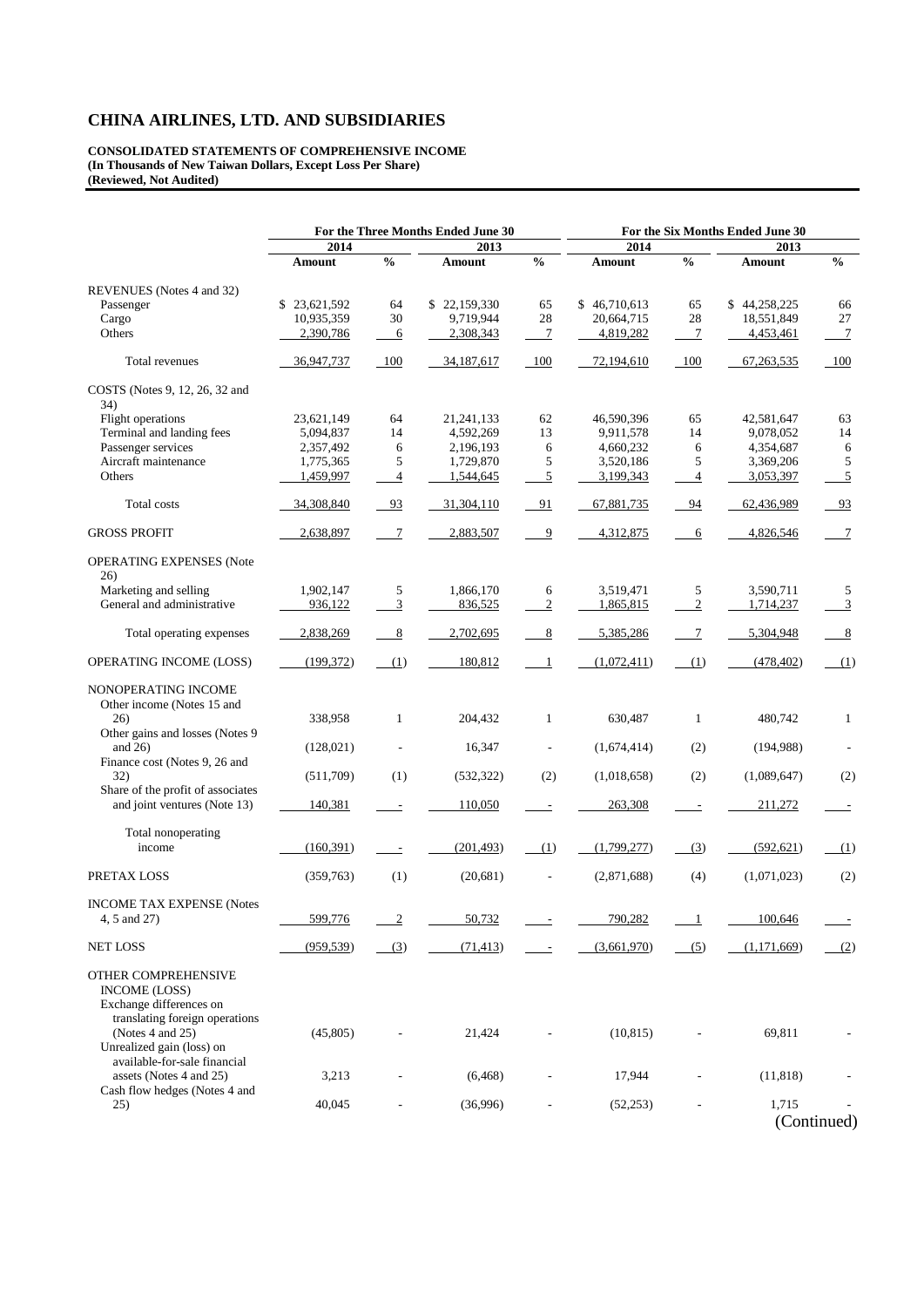**CONSOLIDATED STATEMENTS OF COMPREHENSIVE INCOME (In Thousands of New Taiwan Dollars, Except Loss Per Share) (Reviewed, Not Audited)** 

| 2014<br><b>Amount</b><br>(72)<br>220 | $\frac{0}{0}$                   | 2013<br><b>Amount</b><br>(766)<br>4,122 | $\frac{0}{0}$ | 2014<br><b>Amount</b><br>(448)                   | $\frac{0}{0}$                   | 2013<br><b>Amount</b><br>(1,029)             | $\frac{0}{0}$                          |
|--------------------------------------|---------------------------------|-----------------------------------------|---------------|--------------------------------------------------|---------------------------------|----------------------------------------------|----------------------------------------|
|                                      |                                 |                                         |               |                                                  |                                 |                                              |                                        |
|                                      |                                 |                                         |               |                                                  |                                 |                                              |                                        |
|                                      |                                 |                                         |               |                                                  |                                 |                                              |                                        |
|                                      |                                 |                                         |               | 7,722                                            |                                 | (10,390)                                     |                                        |
| (2,399)                              |                                 | (18, 684)                               |               | (37, 850)                                        |                                 | 48,289                                       |                                        |
| (961, 938)                           | (3)                             | (90.097)                                |               | (3,699,820)<br>S.                                | (5)                             | (1,123,380)                                  | (2)                                    |
| (1,033,556)<br>74,017<br>(959, 539)  | (3)<br>$\sim$<br>(3)            | (116, 232)<br>\$<br>44,819<br>(71, 413) |               | (3,760,484)<br>\$<br>98,514<br>(3,661,970)<br>\$ | (5)<br>(5)                      | (1,222,875)<br>\$<br>51,206<br>\$(1,171,669) | (2)<br>$\overline{\phantom{a}}$<br>(2) |
| (1,032,255)<br>70,317                | (3)<br>$\overline{\phantom{a}}$ | (138, 650)<br>\$<br>48,553              |               | (3,794,367)<br>\$<br>94,547                      | (5)<br>$\overline{\phantom{a}}$ | (1,175,598)<br>52,218                        | (2)                                    |
|                                      |                                 |                                         |               |                                                  |                                 |                                              | (2)                                    |
| (0.20)                               |                                 | (0.03)                                  |               |                                                  |                                 |                                              |                                        |
|                                      | (961, 938)                      | (3)                                     | (90,097)      |                                                  | (3,699,820)<br>(0.72)           | (5)                                          | (1,123,380)<br>(0.24)                  |

(Concluded)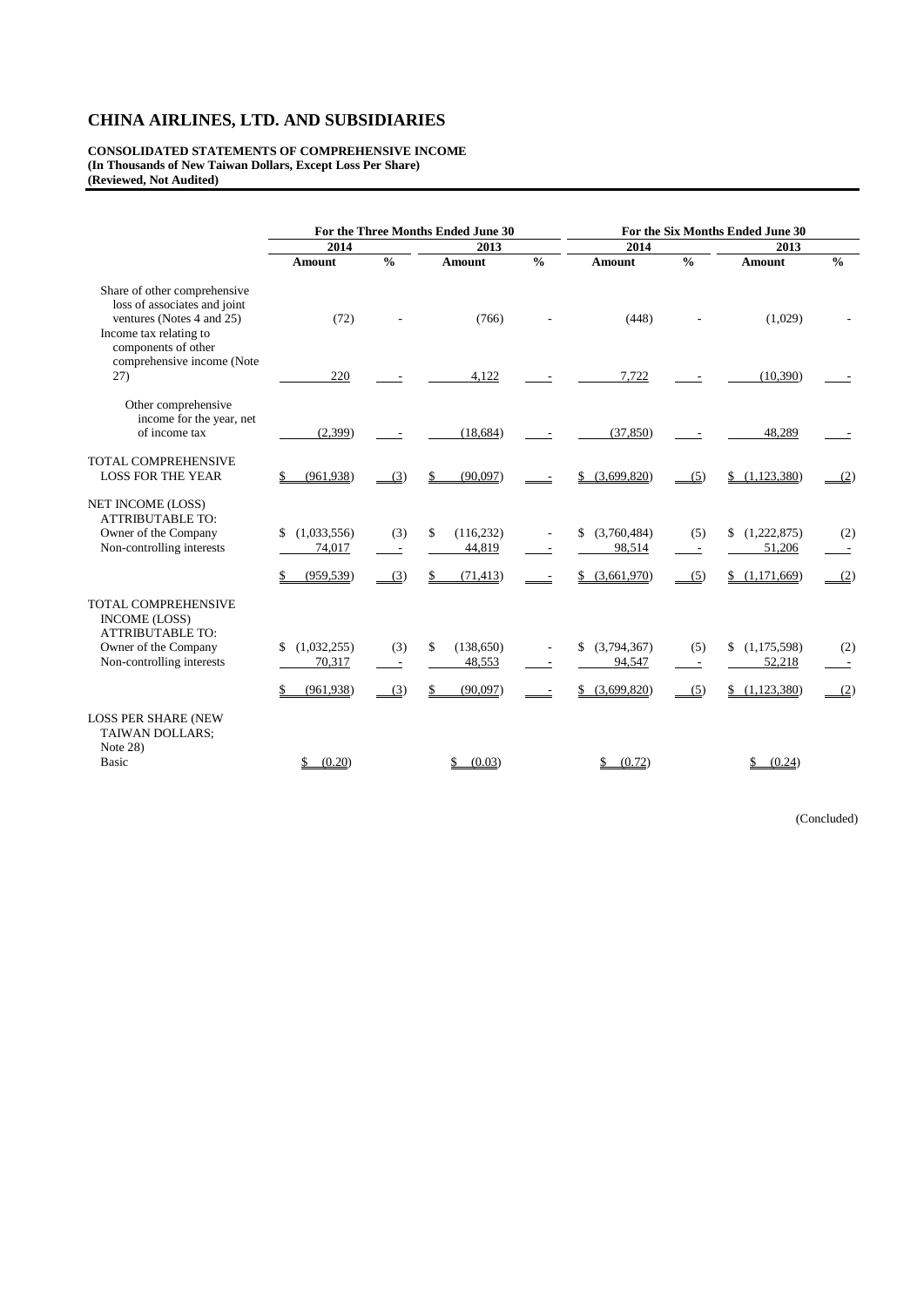#### **CONSOLIDATED STATEMENTS OF CHANGES IN EQUITY (In Thousands of New Taiwan Dollars) (Reviewed, Not Audited)**

|                                                                                         |                      |                        |                                                      |                        | <b>Equity Attributable to Owners of the Company</b> |                                                                    |                                                           |                  |                                          |              |                                            |                     |
|-----------------------------------------------------------------------------------------|----------------------|------------------------|------------------------------------------------------|------------------------|-----------------------------------------------------|--------------------------------------------------------------------|-----------------------------------------------------------|------------------|------------------------------------------|--------------|--------------------------------------------|---------------------|
|                                                                                         |                      |                        |                                                      |                        |                                                     |                                                                    | Other Equity (Note 25)                                    |                  |                                          |              |                                            |                     |
|                                                                                         | <b>Share Capital</b> | <b>Capital Surplus</b> | Retained Earning (Notes 24 and 25)<br>Unappropriated |                        |                                                     | <b>Exchange</b><br>Differences on<br><b>Translating</b><br>Foreign | <b>Unrealized Gain</b><br>(Loss) on<br>Available-for-sale | <b>Cash Flow</b> | <b>Treasury Shares</b><br><b>Held by</b> |              | <b>Non-Controlling</b><br><b>Interests</b> |                     |
|                                                                                         | (Note 25)            | (Notes 18 and 25)      | <b>Legal Reserve</b>                                 | <b>Special Reserve</b> | <b>Earnings</b>                                     | <b>Operations</b>                                                  | <b>Financial Assets</b>                                   | <b>Hedges</b>    | <b>Subsidiaries</b>                      | <b>Total</b> | (Note 25)                                  | <b>Total Equity</b> |
| <b>BALANCE AT JANUARY 1, 2013</b>                                                       | \$52,000,000         | \$1,405,394            | 316,010<br>\$.                                       | \$3,873,369            | \$ (6,031,067)                                      | (60, 381)                                                          | (16,666)<br>-\$                                           | 16,485           | (43,372)<br><sup>\$</sup>                | \$51,459,772 | \$1,831,137                                | \$53,290,909        |
| Appropriations of the 2012 earnings<br>Legal reserve<br>Special reserve                 |                      |                        | 5,881                                                | 52,924                 | (5,881)<br>(52, 924)                                |                                                                    |                                                           |                  |                                          |              |                                            | $\sim$              |
| Net income (loss) for the six months ended June 30, 2013                                |                      |                        |                                                      |                        | (1,222,875)                                         |                                                                    |                                                           |                  |                                          | (1,222,875)  | 51,206                                     | (1,171,669)         |
| Other comprehensive income for the six months ended June 30, 2013, net<br>of income tax |                      |                        |                                                      |                        |                                                     | 55,109                                                             | (9,255)                                                   | 1,423            |                                          | 47,277       | 1,012                                      | 48,289              |
| Total comprehensive income (loss) for the six months ended June 30, 2013                |                      |                        |                                                      |                        | (1,222,875)                                         | 55,109                                                             | (9,255)                                                   | 1,423            |                                          | (1,175,598)  | 52,218                                     | (1,123,380)         |
| Cash dividend from subsidiaries paid to non-controlling interest                        |                      |                        |                                                      |                        |                                                     |                                                                    |                                                           |                  |                                          |              | (92,013)                                   | (92,013)            |
| <b>BALANCE AT JUNE 30, 2013</b>                                                         | \$52,000,000         | \$1,405,394            | 321,891<br>S.                                        | \$3,926,293            | \$(7,312,747)                                       | (5,272)                                                            | (25,921)<br>-S                                            | 17,908           | $\frac{(43,372)}{2}$                     | \$50,284,174 | \$1,791,342                                | \$ 52,075,516       |
| <b>BALANCE AT JANUARY 1, 2014</b>                                                       | \$52,000,000         | \$1,924,015            | 321,891<br>-S                                        | \$3,926,293            | \$(7,409,299)                                       | 1,843                                                              | (11, 486)<br>-\$                                          | 96,579<br>-S     | (43, 372)<br>\$.                         | \$50,806,464 | \$2,083,896                                | \$52,890,360        |
| Accumulated deficit offset by reserve<br>Legal reserve<br>Special reserve               |                      |                        | (321, 891)<br>$\sim$                                 | (3,926,293)            | 321,891<br>3,926,293                                |                                                                    |                                                           |                  |                                          |              |                                            | $\sim$              |
| Net income (loss) for the six months ended June 30, 2014                                |                      |                        |                                                      |                        | (3,760,484)                                         |                                                                    |                                                           |                  |                                          | (3,760,484)  | 98,514                                     | (3,661,970)         |
| Other comprehensive income for the six months ended June 30, 2014, net<br>of income tax |                      |                        |                                                      |                        |                                                     | (5,938)                                                            | 15,425                                                    | (43,370)         |                                          | (33,883)     | (3,967)                                    | (37, 850)           |
| Total comprehensive income (loss) for the six months ended June 30, 2014                |                      |                        |                                                      |                        | (3,760,484)                                         | (5,938)                                                            | 15,425                                                    | (43,370)         |                                          | (3,794,367)  | 94,547                                     | (3,699,820)         |
| Issue of common shares for cash from subsidiaries                                       |                      |                        |                                                      |                        |                                                     |                                                                    |                                                           |                  |                                          |              | 200,000                                    | 200,000             |
| Cash dividend from subsidiaries paid to non-controlling interest                        |                      |                        |                                                      |                        |                                                     |                                                                    |                                                           |                  |                                          |              | (103,936)                                  | (103,936)           |
| <b>BALANCE AT JUNE 30, 2014</b>                                                         | \$52,000,000         | \$1,924,015            |                                                      |                        | (6,921,599)                                         | (4,095)                                                            | 3,939                                                     | 53,209           | (43,372)<br>\$.                          | \$47,012,097 | $\frac{$2,274,507}{}$                      | \$49,286,604        |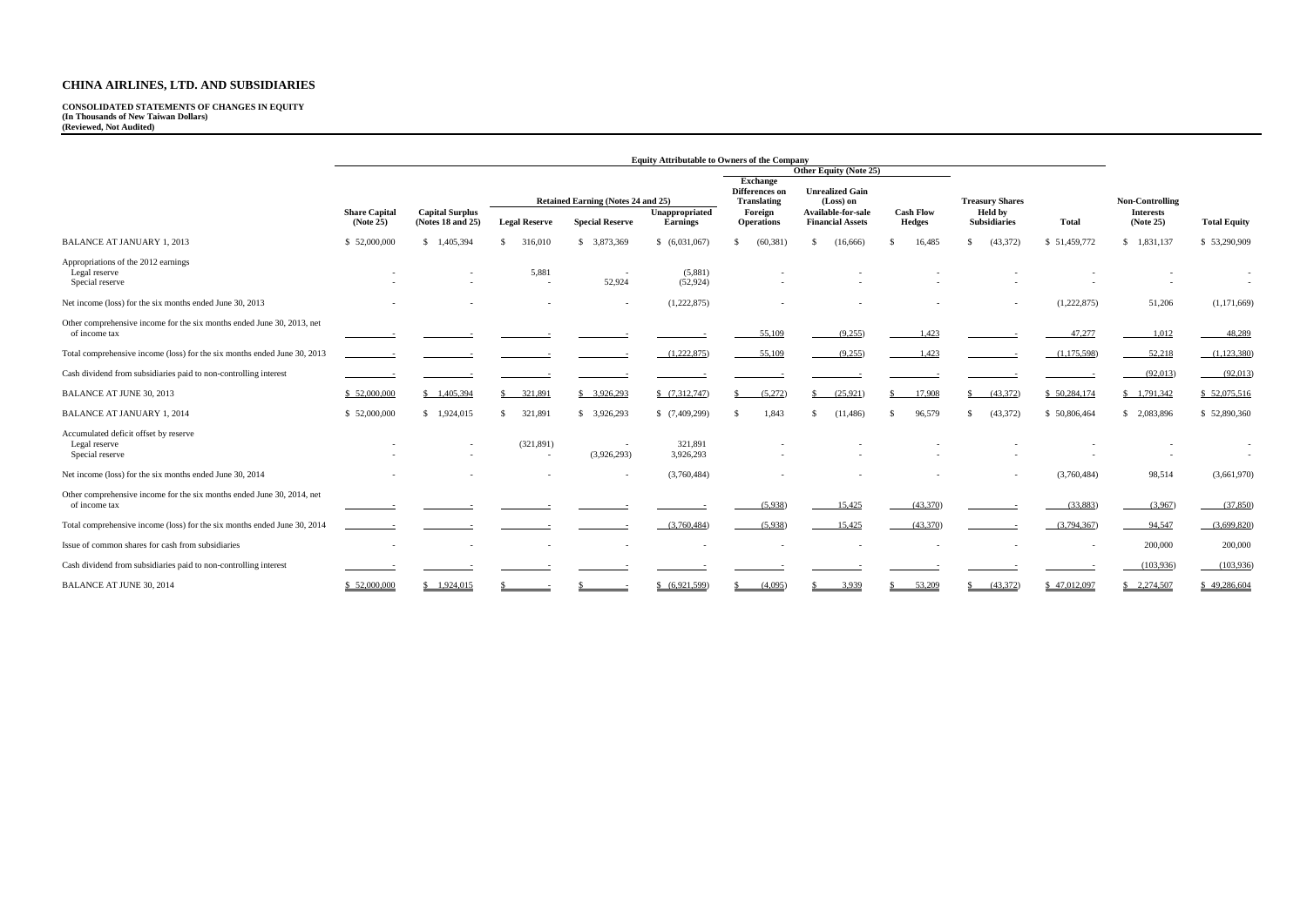### **CONSOLIDATED STATEMENTS OF CASH FLOWS (In Thousands of New Taiwan Dollars) (Reviewed, Not Audited)**

|                                                                                                 | <b>For the Six Months Ended</b><br>June 30 |                   |  |
|-------------------------------------------------------------------------------------------------|--------------------------------------------|-------------------|--|
|                                                                                                 | 2014                                       | 2013              |  |
| CASH FLOWS FROM OPERATING ACTIVITIES                                                            |                                            |                   |  |
| Net loss                                                                                        | \$<br>(2,871,688)                          | (1,071,023)<br>\$ |  |
| Adjustments to reconcile net loss to net cash generated from (used in)<br>operating activities: |                                            |                   |  |
| Depreciation expenses                                                                           | 8,667,215                                  | 8,625,147         |  |
| Amortization expenses                                                                           | 26,618                                     | 25,424            |  |
| Bad-debt expense                                                                                | 88                                         | 99                |  |
| Net loss on fair value change of financial liabilities held for trading                         | 19,310                                     | 22                |  |
| Net gain on fair value change of financial assets held for trading                              | (14,018)                                   | (135, 683)        |  |
| Interest income                                                                                 | (238, 810)                                 | (161, 365)        |  |
| Dividend income                                                                                 | (27,964)                                   | (3,180)           |  |
| Share of profit of associates and joint ventures                                                | (263,308)                                  | (211,272)         |  |
| Gain on disposal of property, plant and equipment                                               | (27,101)                                   | (4,061)           |  |
| Gain on disposal of investments accounted for by the cost method                                | (2,550)                                    |                   |  |
| Loss on inventories and property, plant and equipment                                           | 292,141                                    | 188,140           |  |
| Net loss (gain) on foreign currency exchange                                                    | 137,610                                    | 413,452           |  |
| Finance costs                                                                                   | 1,018,658                                  | 1,089,647         |  |
| Recognition of provisions                                                                       | 602,330                                    | 488,770           |  |
| Amortization of unrealized gain on sale-leaseback                                               | (7,256)                                    | (7,256)           |  |
| Amortization of deferred credits                                                                | (2,862)                                    | (28, 329)         |  |
| Changes in operating assets and liabilities                                                     |                                            |                   |  |
| Decrease in financial assets held for trading                                                   | 125,790                                    | 1,209,209         |  |
| Decrease (increase) in notes and accounts receivable                                            | (271, 263)                                 | (130,991)         |  |
| Increase in accounts receivable - related parties                                               | (77, 273)                                  | (88,061)          |  |
| Decrease (increase) in other receivables                                                        | (228, 447)                                 | (127, 415)        |  |
| Decrease (increase) in inventories                                                              | 53,796                                     | 338,097           |  |
| Decrease (increase) in other current assets                                                     | (786, 899)                                 | 942,903           |  |
| Increase (decrease) in notes and accounts payable                                               | (18,620)                                   | 14,689            |  |
| Increase in accounts payable - related parties                                                  | 191,754                                    | 21,395            |  |
| Increase (decrease) in other payables                                                           | 1,949,874                                  | 1,490,414         |  |
| Increase (decrease) in deferred revenue                                                         | 560,173                                    | 160,062           |  |
| Decrease in provisions                                                                          | (545, 217)                                 | (257, 883)        |  |
| Increase in other current liabilities                                                           | 1,410,551                                  | 301,313           |  |
| Decrease in accrued pension liabilities                                                         | (85, 284)                                  | (72, 534)         |  |
| Increase (decrease) in other liabilities                                                        | (465, 282)                                 | 11,546            |  |
| Cash generated from operations                                                                  | 9,122,066                                  | 13,021,276        |  |
| Interest received                                                                               | 247,065                                    | 151,390           |  |
| Dividend received                                                                               | 42,656                                     | 50,261            |  |
| Interest paid                                                                                   | (1,010,657)                                | (1,023,892)       |  |
| Income tax paid                                                                                 | (18, 138)                                  | (59, 745)         |  |
|                                                                                                 |                                            |                   |  |
| Net cash generated from operating activities                                                    | 8,382,992                                  | 12,139,290        |  |
|                                                                                                 |                                            | (Continued)       |  |